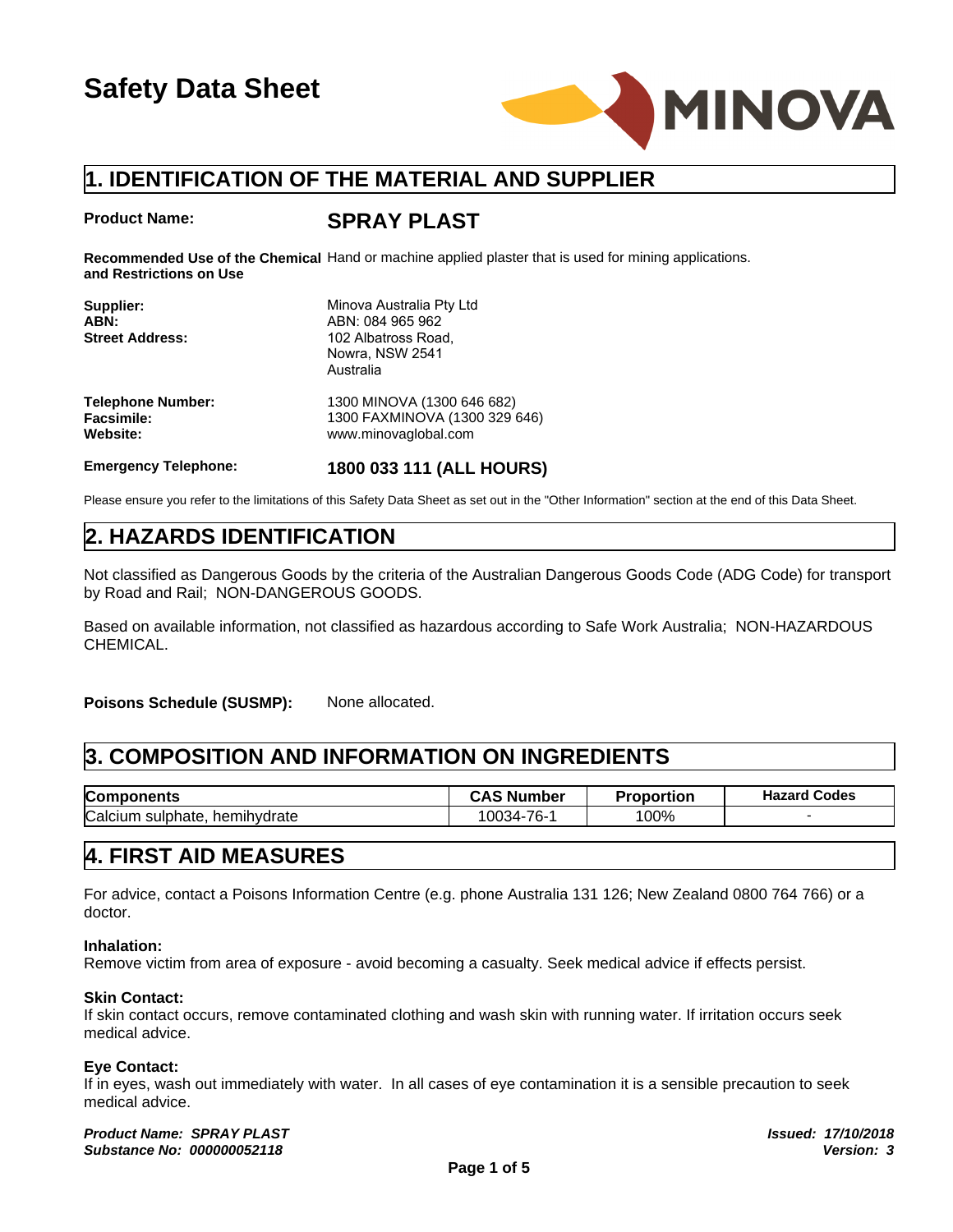

### **Ingestion:**

Rinse mouth with water. If swallowed, do NOT induce vomiting. Give a glass of water. Seek medical advice.

### **Indication of immediate medical attention and special treatment needed:**

Treat symptomatically. This product may harden in the stomach and may cause a physical obstruction.

## **5. FIRE FIGHTING MEASURES**

### **Suitable Extinguishing Media:**

Not combustible, however, if material is involved in a fire use: Media applicable to surrounding fire.

### **Specific hazards arising from the chemical:**

Non-combustible material. Decomposes on heating emitting toxic fumes including those of oxides of sulfur .

### **Special protective equipment and precautions for fire-fighters:**

Fire fighters to wear self-contained breathing apparatus and suitable protective clothing if risk of exposure to products of decomposition.

# **6. ACCIDENTAL RELEASE MEASURES**

### **Emergency procedures/Environmental precautions:**

If contamination of sewers or waterways has occurred advise local emergency services.

### **Personal precautions/Protective equipment/Methods and materials for containment and cleaning up:**

Wear protective equipment to prevent skin and eye contact and breathing in dust. Work up wind or increase ventilation. Cover with damp absorbent (inert material, sand or soil). Sweep or vacuum up, but avoid generating dust. Collect and seal in properly labelled containers or drums for disposal. Material may harden and clog drains, however the area may be washed down with excess water where small amounts are present.

# **7. HANDLING AND STORAGE**

### **Precautions for safe handling:**

Avoid skin and eye contact and breathing in dust. Avoid handling which leads to dust formation.

### **Conditions for safe storage, including any incompatibilities:**

Store under cover in a dry place. Keep containers closed when not in use - check regularly for spills.

# **8. EXPOSURE CONTROLS/PERSONAL PROTECTION**

**Control Parameters:** No value assigned for this specific material by Safe Work Australia. However, Workplace Exposure Standard(s) for constituent(s): However, Workplace Exposure Standard(s) for trace component(s):

Calcium sulfate: 8hr TWA = 10 mg/m<sup>3</sup> Silica Crystalline - Quartz (respirable dust): 8hr TWA =  $0.1 \text{ mg/m}^3$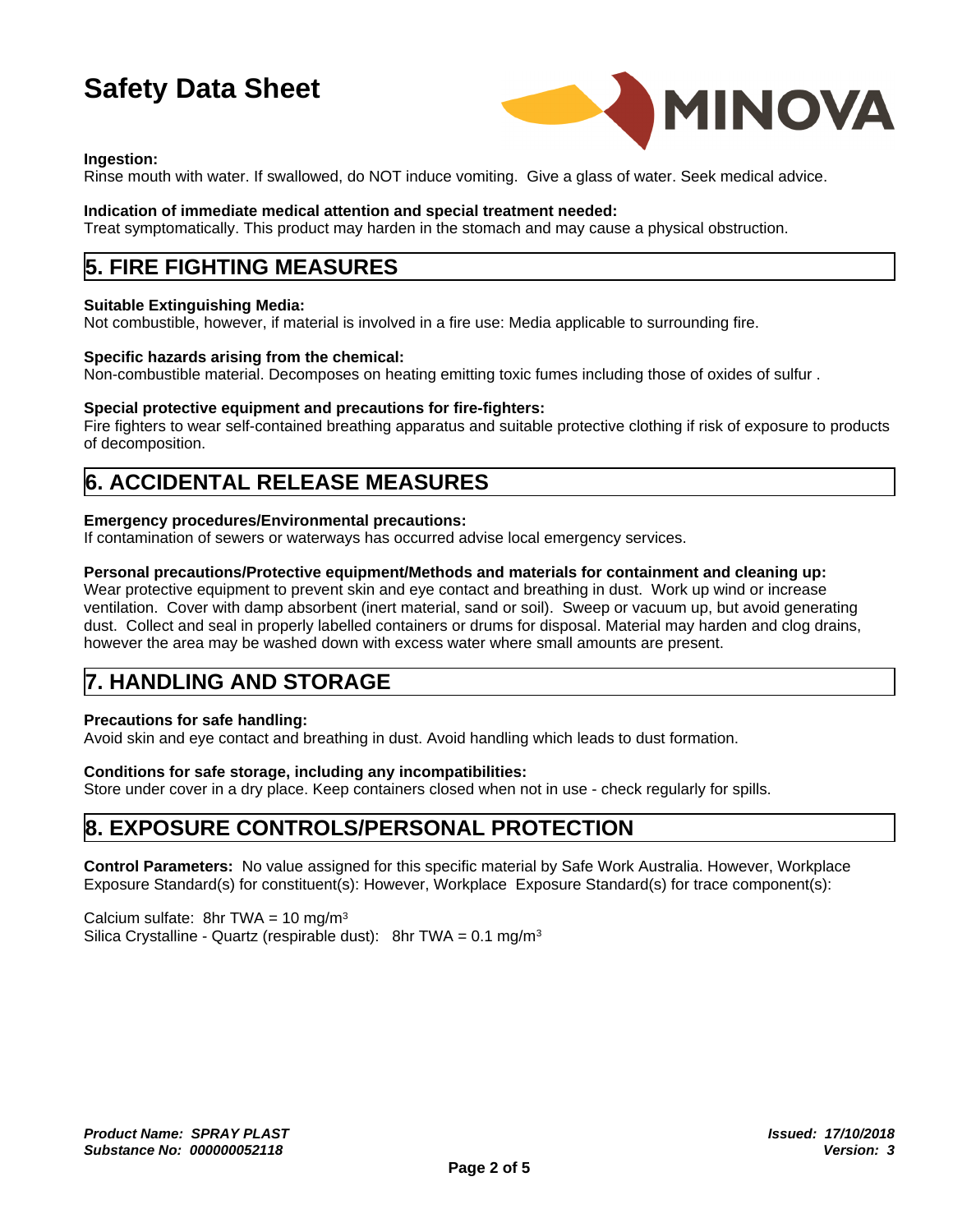

As published by Safe Work Australia Workplace Exposure Standards for Airborne Contaminants.

TWA - The time-weighted average airborne concentration of a particular substance when calculated over an eight-hour working day, for a five-day working week.

These Workplace Exposure Standards are guides to be used in the control of occupational health hazards. All atmospheric contamination should be kept to as low a level as is workable. These workplace exposure standards should not be used as fine dividing lines between safe and dangerous concentrations of chemicals. They are not a measure of relative toxicity.

### **Appropriate engineering controls:**

Ensure ventilation is adequate and that air concentrations of components are controlled below quoted Workplace Exposure Standards. Avoid generating and breathing in dusts. Use with local exhaust ventilation or while wearing dust mask. Keep containers closed when not in use.

If in the handling and application of this material, safe exposure levels could be exceeded, the use of engineering controls such as local exhaust ventilation must be considered and the results documented. If achieving safe exposure levels does not require engineering controls, then a detailed and documented risk assessment using the relevant Personal Protective Equipment (PPE) (refer to PPE section below) as a basis must be carried out to determine the minimum PPE requirements.

### **Individual protection measures, such as Personal Protective Equipment (PPE):**

The selection of PPE is dependent on a detailed risk assessment. The risk assessment should consider the work situation, the physical form of the chemical, the handling methods, and environmental factors.

OVERALLS, SAFETY SHOES, SAFETY GLASSES, GLOVES, DUST MASK.



Wear overalls, safety glasses and impervious gloves. Avoid generating and inhaling dusts. If determined by a risk assessment an inhalation risk exists, wear a dust mask/respirator meeting the requirements of AS/NZS 1715 and AS/NZS 1716. Always wash hands before smoking, eating, drinking or using the toilet. Wash contaminated clothing and other protective equipment before storage or re-use.

## **9. PHYSICAL AND CHEMICAL PROPERTIES**

**Physical state:** Powder **Colour:** White **Odour:** Low **Solubility:** Slightly soluble in water. **Specific Gravity:** 2.6-2.7 **Relative Vapour Density (air=1):** Not applicable **Vapour Pressure (20 °C):** Not applicable **Flash Point (°C):** Not applicable *Product Name: SPRAY PLAST* **Flammability Limits (%):** Not applicable<br>**Autoignition Temperature (°C):** Not applicable *Substance No: 000000052118* **Autoignition Temperature (°C): % Volatile by Weight:** Not available **Solubility in water (q/L):** Not available

Not applicable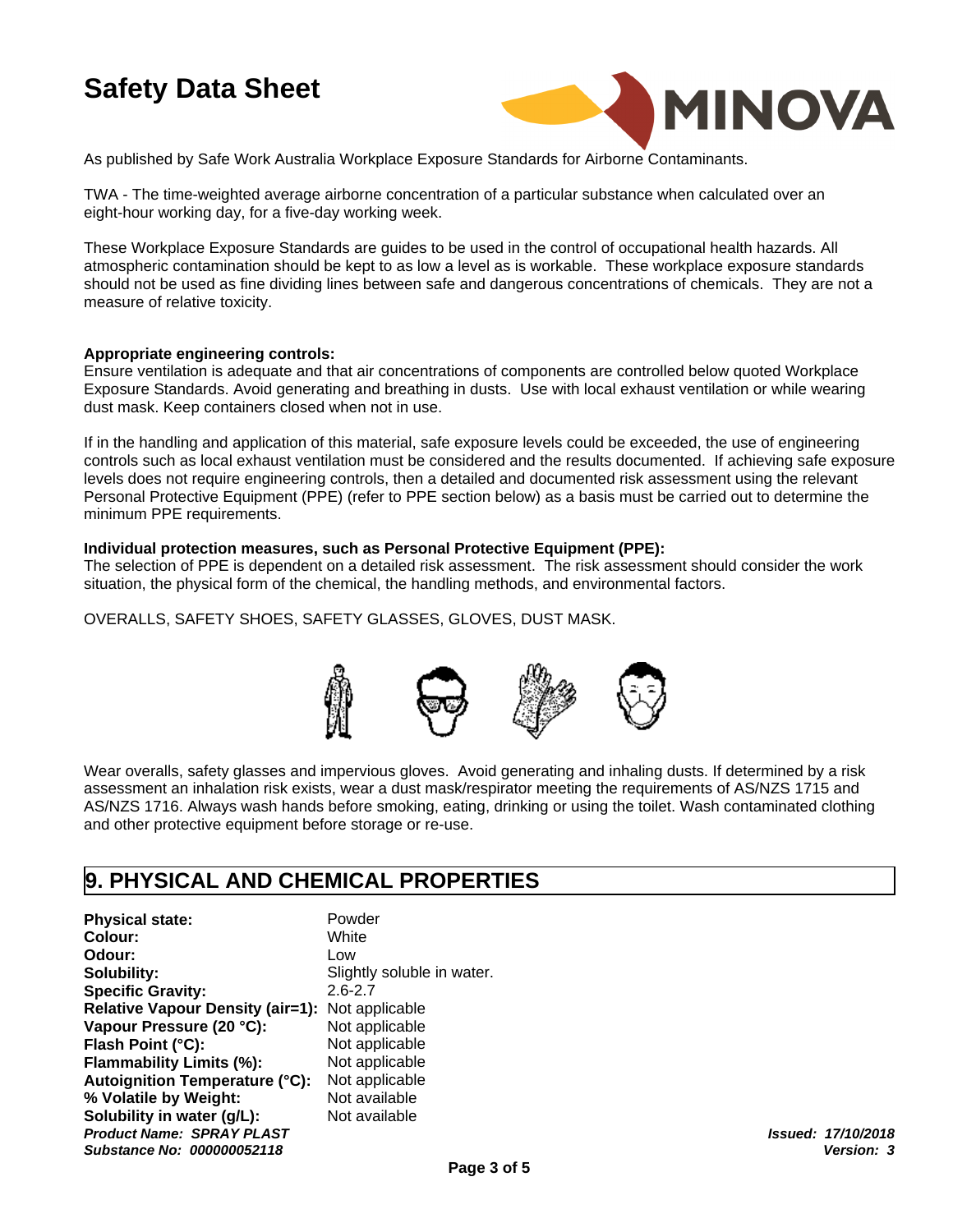

**Melting Point/Range (°C):** Not available **Decomposition Point (°C):** Not available **pH:** approx 7 **Viscosity:** Not applicable **Evaporation Rate:** Not applicable

# **10. STABILITY AND REACTIVITY**

| <b>Reactivity:</b>                            | No information available.                          |
|-----------------------------------------------|----------------------------------------------------|
| <b>Chemical stability:</b>                    | Stable under normal conditions of use.             |
| <b>Possibility of hazardous</b><br>reactions: | Hazardous polymerisation will not occur.           |
| <b>Conditions to avoid:</b>                   | Avoid exposure to moisture. Avoid dust generation. |
| Incompatible materials:                       | Incompatible with oxidising agents.                |
| <b>Hazardous decomposition</b><br>products:   | Oxides of sulfur. Oxides of calcium.               |

# **11. TOXICOLOGICAL INFORMATION**

No adverse health effects expected if the product is handled in accordance with this Safety Data Sheet and the product label. Symptoms or effects that may arise if the product is mishandled and overexposure occurs are:

| Ingestion:           | Swallowing may result in irritation of the gastrointestinal tract.                                                                         |
|----------------------|--------------------------------------------------------------------------------------------------------------------------------------------|
| Eye contact:         | May be an eye irritant. Exposure to the dust may cause discomfort due to<br>particulate nature. May cause physical irritation to the eyes. |
| <b>Skin contact:</b> | Contact with skin may result in irritation.                                                                                                |
| Inhalation:          | Breathing in dust may result in respiratory irritation.                                                                                    |

**Acute toxicity:** No LD50 data available for the product.

**Chronic effects:** No information available for the product.

Crystalline silica is present in trace amounts in calcium sulphate hemihydrate. However due to the extremely low levels of crystalline silica in this product, chronic health effects are not anticipated with normal use. Crystalline silica has been shown to cause silicosis and lung cancer. Crystalline silica only causes these conditions when inhaled. Crystalline silica has been classified by the International Agency for Research on Cancer (IARC) as a Group 1 agent. Group 1 - The agent is carcinogenic to humans.

# **12. ECOLOGICAL INFORMATION**

**Ecotoxicity Ecotoxicity Avoid contaminating waterways.** 

# **13. DISPOSAL CONSIDERATIONS**